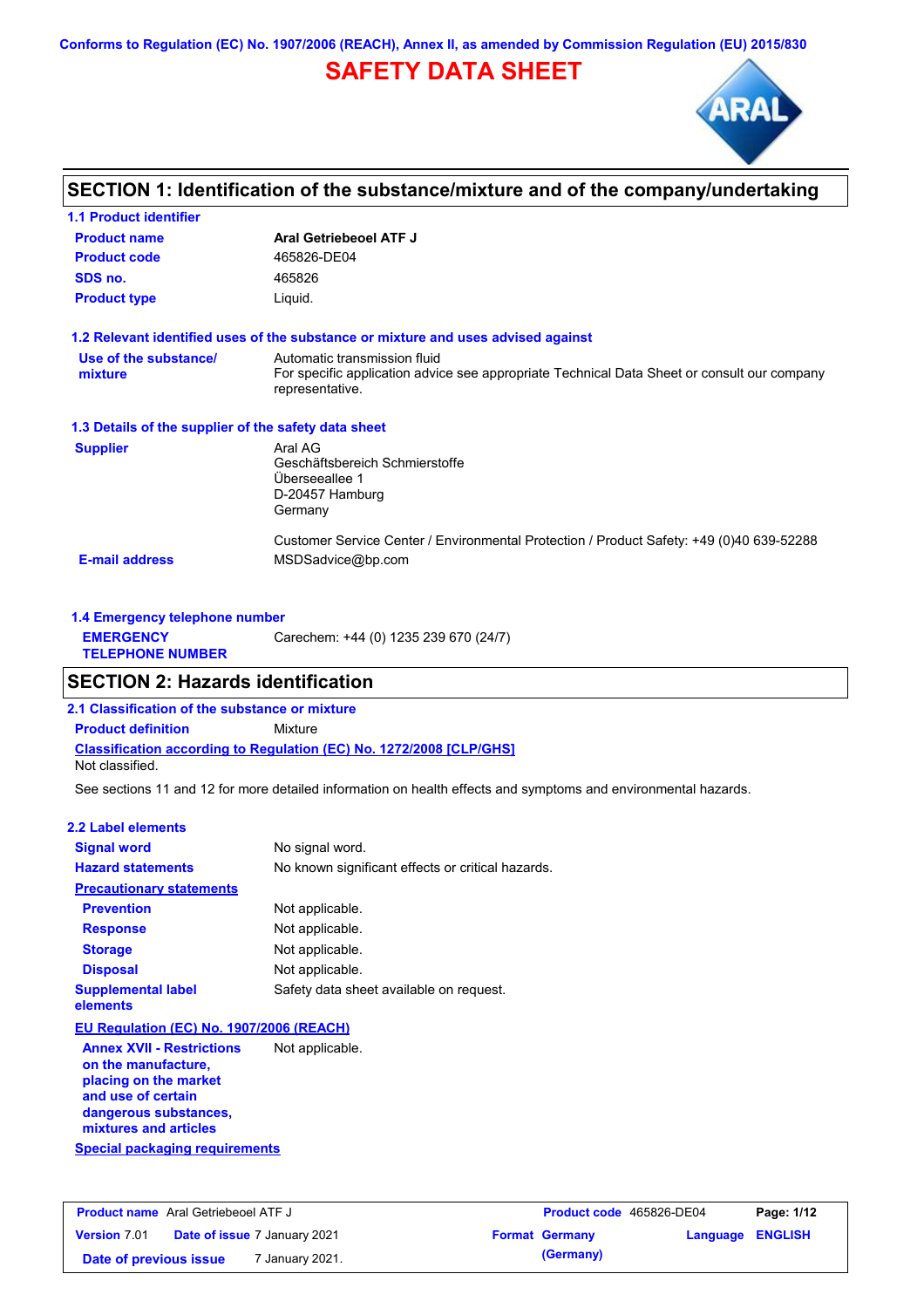# **SECTION 2: Hazards identification**

| <b>Containers to be fitted</b><br>with child-resistant<br>fastenings                                                     | Not applicable.                                                                                               |
|--------------------------------------------------------------------------------------------------------------------------|---------------------------------------------------------------------------------------------------------------|
| <b>Tactile warning of danger</b>                                                                                         | Not applicable.                                                                                               |
| 2.3 Other hazards                                                                                                        |                                                                                                               |
| <b>Results of PBT and vPvB</b><br>assessment                                                                             | Product does not meet the criteria for PBT or vPvB according to Regulation (EC) No. 1907/2006,<br>Annex XIII. |
| <b>Product meets the criteria</b><br>for PBT or vPvB according<br>to Regulation (EC) No.<br><b>1907/2006, Annex XIII</b> | This mixture does not contain any substances that are assessed to be a PBT or a vPvB.                         |
| Other hazards which do<br>not result in classification                                                                   | Defatting to the skin.                                                                                        |

## **SECTION 3: Composition/information on ingredients**

Mixture

#### **3.2 Mixtures**

#### **Product definition**

Highly refined base oil (IP 346 DMSO extract < 3%). Proprietary performance additives.

| <b>Product/ingredient</b><br>name                                                                                                                                                                           | <b>Identifiers</b>                                                                   | $\frac{9}{6}$ | <b>Regulation (EC) No.</b><br>1272/2008 [CLP] | <b>Type</b> |
|-------------------------------------------------------------------------------------------------------------------------------------------------------------------------------------------------------------|--------------------------------------------------------------------------------------|---------------|-----------------------------------------------|-------------|
| Lubricating oils (petroleum), C20-50,<br>hydrotreated neutral oil-based                                                                                                                                     | REACH #: 01-2119474889-13<br>EC: 276-738-4<br>CAS: 72623-87-1<br>Index: 649-483-00-5 | ≥75 - ≤90     | Asp. Tox. 1, H304                             | $[1]$       |
| 2,5-Pyrrolidinedione, 3-C18-24-alkenyl<br>derivs.                                                                                                                                                           | EC: 295-099-2<br>CAS: 91783-21-0                                                     | ≤5            | Aquatic Chronic 4, H413                       | $[1]$       |
| 2-Propenoic acid, 2-methyl-, butyl<br>ester, polymer with dodecyl 2-methyl-<br>2-propenoate, eicosyl 2-methyl-<br>2-propenoate, hexadecyl 2-methyl-<br>2-propenoate and octadecyl 2-methyl-<br>2-propenoate | CAS: 176487-49-3                                                                     | ≤3            | Eye Irrit. 2, H319                            | $[1]$       |
| Distillates (petroleum), hydrotreated<br>light paraffinic                                                                                                                                                   | REACH #: 01-2119487077-29<br>EC: 265-158-7<br>CAS: 64742-55-8<br>Index: 649-468-00-3 | ב≥            | Asp. Tox. 1, H304                             | $[1]$       |
| See Section 16 for the full text of the H statements declared above.                                                                                                                                        |                                                                                      |               |                                               |             |

#### **Type**

[1] Substance classified with a health or environmental hazard

[2] Substance with a workplace exposure limit

[3] Substance meets the criteria for PBT according to Regulation (EC) No. 1907/2006, Annex XIII

[4] Substance meets the criteria for vPvB according to Regulation (EC) No. 1907/2006, Annex XIII

[5] Substance of equivalent concern

[6] Additional disclosure due to company policy

Occupational exposure limits, if available, are listed in Section 8.

## **SECTION 4: First aid measures**

#### **4.1 Description of first aid measures**

| Eye contact                                                | In case of contact, immediately flush eyes with plenty of water for at least 15 minutes. Eyelids<br>should be held away from the eyeball to ensure thorough rinsing. Check for and remove any<br>contact lenses. Get medical attention.             |                          |          |                |
|------------------------------------------------------------|-----------------------------------------------------------------------------------------------------------------------------------------------------------------------------------------------------------------------------------------------------|--------------------------|----------|----------------|
| <b>Skin contact</b>                                        | Wash skin thoroughly with soap and water or use recognised skin cleanser. Remove<br>contaminated clothing and shoes. Wash clothing before reuse. Clean shoes thoroughly before<br>reuse. Get medical attention if irritation develops.              |                          |          |                |
| <b>Inhalation</b>                                          | If inhaled, remove to fresh air. In case of inhalation of decomposition products in a fire,<br>symptoms may be delayed. The exposed person may need to be kept under medical<br>surveillance for 48 hours. Get medical attention if symptoms occur. |                          |          |                |
| <b>Ingestion</b>                                           | Do not induce vomiting unless directed to do so by medical personnel. Get medical attention if<br>symptoms occur.                                                                                                                                   |                          |          |                |
| <b>Product name</b> Aral Getriebeoel ATF J                 |                                                                                                                                                                                                                                                     | Product code 465826-DE04 |          | Page: 2/12     |
| <b>Version 7.01</b><br><b>Date of issue 7 January 2021</b> |                                                                                                                                                                                                                                                     | <b>Format Germany</b>    | Language | <b>ENGLISH</b> |
| Date of previous issue                                     | 7 January 2021.                                                                                                                                                                                                                                     | (Germany)                |          |                |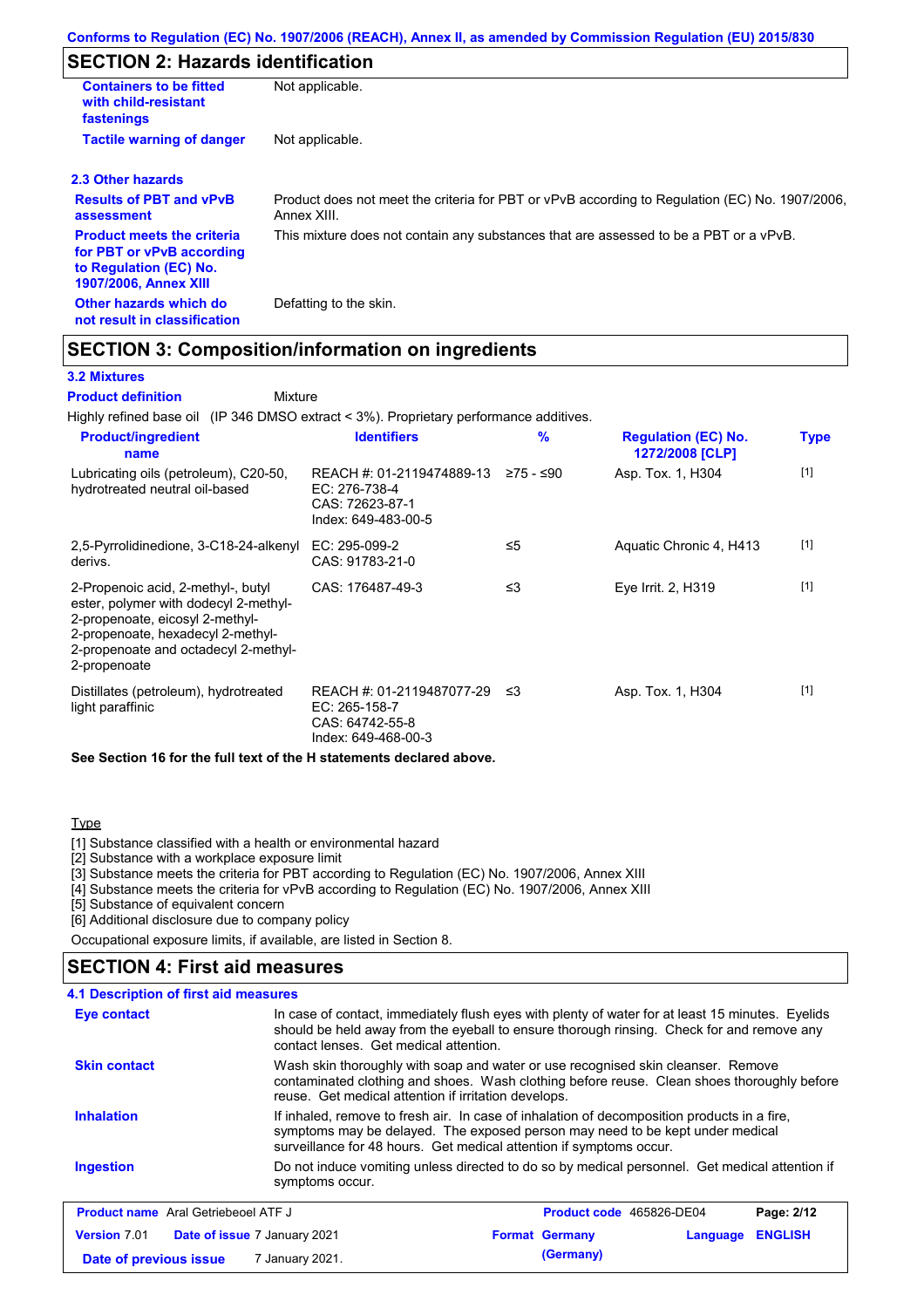|                                         | Conforms to Regulation (EC) No. 1907/2006 (REACH), Annex II, as amended by Commission Regulation (EU) 2015/830                                                                                                                                              |
|-----------------------------------------|-------------------------------------------------------------------------------------------------------------------------------------------------------------------------------------------------------------------------------------------------------------|
| <b>SECTION 4: First aid measures</b>    |                                                                                                                                                                                                                                                             |
| <b>Protection of first-aiders</b>       | No action shall be taken involving any personal risk or without suitable training. It may be<br>dangerous to the person providing aid to give mouth-to-mouth resuscitation.                                                                                 |
|                                         | 4.2 Most important symptoms and effects, both acute and delayed                                                                                                                                                                                             |
|                                         | See Section 11 for more detailed information on health effects and symptoms.                                                                                                                                                                                |
| <b>Potential acute health effects</b>   |                                                                                                                                                                                                                                                             |
| <b>Inhalation</b>                       | Exposure to decomposition products may cause a health hazard. Serious effects may be<br>delayed following exposure.                                                                                                                                         |
| <b>Ingestion</b>                        | No known significant effects or critical hazards.                                                                                                                                                                                                           |
| <b>Skin contact</b>                     | Defatting to the skin. May cause skin dryness and irritation.                                                                                                                                                                                               |
| <b>Eye contact</b>                      | No known significant effects or critical hazards.                                                                                                                                                                                                           |
|                                         | Delayed and immediate effects as well as chronic effects from short and long-term exposure                                                                                                                                                                  |
| <b>Inhalation</b>                       | Overexposure to the inhalation of airborne droplets or aerosols may cause irritation of the<br>respiratory tract.                                                                                                                                           |
| <b>Ingestion</b>                        | Ingestion of large quantities may cause nausea and diarrhoea.                                                                                                                                                                                               |
| <b>Skin contact</b>                     | Prolonged or repeated contact can defat the skin and lead to irritation and/or dermatitis.                                                                                                                                                                  |
| <b>Eye contact</b>                      | Potential risk of transient stinging or redness if accidental eye contact occurs.                                                                                                                                                                           |
|                                         | 4.3 Indication of any immediate medical attention and special treatment needed                                                                                                                                                                              |
| <b>Notes to physician</b>               | Treatment should in general be symptomatic and directed to relieving any effects.<br>In case of inhalation of decomposition products in a fire, symptoms may be delayed.<br>The exposed person may need to be kept under medical surveillance for 48 hours. |
| <b>SECTION 5: Firefighting measures</b> |                                                                                                                                                                                                                                                             |
| 5.1 Extinguishing media                 |                                                                                                                                                                                                                                                             |
| <b>Suitable extinguishing</b><br>media  | In case of fire, use foam, dry chemical or carbon dioxide extinguisher or spray.                                                                                                                                                                            |
|                                         | Do not use water jet. The use of a water jet may cause the fire to spread by splashing the                                                                                                                                                                  |

| <b>Hazards from the</b><br>substance or mixture          | In a fire or if heated, a pressure increase will occur and the container may burst.                                                                                                                                                                                                       |
|----------------------------------------------------------|-------------------------------------------------------------------------------------------------------------------------------------------------------------------------------------------------------------------------------------------------------------------------------------------|
| <b>Hazardous combustion</b><br>products                  | Combustion products may include the following:<br>carbon oxides (CO, CO <sub>2</sub> ) (carbon monoxide, carbon dioxide)<br>nitrogen oxides (NO, $N_O$ , etc.)                                                                                                                            |
| <b>5.3 Advice for firefighters</b>                       |                                                                                                                                                                                                                                                                                           |
| <b>Special precautions for</b><br>fire-fighters          | No action shall be taken involving any personal risk or without suitable training. Promptly<br>isolate the scene by removing all persons from the vicinity of the incident if there is a fire.                                                                                            |
| <b>Special protective</b><br>equipment for fire-fighters | Fire-fighters should wear appropriate protective equipment and self-contained breathing<br>apparatus (SCBA) with a full face-piece operated in positive pressure mode. Clothing for fire-<br>fighters (including helmets, protective boots and gloves) conforming to European standard EN |

# **SECTION 6: Accidental release measures**

|                                         | 6.1 Personal precautions, protective equipment and emergency procedures                                                                                                                                                                                                                                                                                                              |
|-----------------------------------------|--------------------------------------------------------------------------------------------------------------------------------------------------------------------------------------------------------------------------------------------------------------------------------------------------------------------------------------------------------------------------------------|
| For non-emergency<br>personnel          | No action shall be taken involving any personal risk or without suitable training. Evacuate<br>surrounding areas. Keep unnecessary and unprotected personnel from entering. Do not touch<br>or walk through spilt material. Floors may be slippery; use care to avoid falling. Put on<br>appropriate personal protective equipment.                                                  |
| For emergency responders                | Entry into a confined space or poorly ventilated area contaminated with vapour, mist or fume is<br>extremely hazardous without the correct respiratory protective equipment and a safe system of<br>work. Wear self-contained breathing apparatus. Wear a suitable chemical protective suit.<br>Chemical resistant boots. See also the information in "For non-emergency personnel". |
| <b>6.2 Environmental</b><br>precautions | Avoid dispersal of spilt material and runoff and contact with soil, waterways, drains and sewers.<br>Inform the relevant authorities if the product has caused environmental pollution (sewers,<br>waterways, soil or air).                                                                                                                                                          |

469 will provide a basic level of protection for chemical incidents.

| 6.3 Methods and material for containment and cleaning up |  |
|----------------------------------------------------------|--|
| <b>Product name</b> Aral Getriebeoel ATF J               |  |

| <b>Product name</b> Aral Getriebeoel ATF J |  | <b>Product code</b> 465826-DE04     |  | Page: 3/12            |                         |  |
|--------------------------------------------|--|-------------------------------------|--|-----------------------|-------------------------|--|
| <b>Version 7.01</b>                        |  | <b>Date of issue 7 January 2021</b> |  | <b>Format Germany</b> | <b>Language ENGLISH</b> |  |
| Date of previous issue                     |  | <sup>7</sup> January 2021.          |  | (Germany)             |                         |  |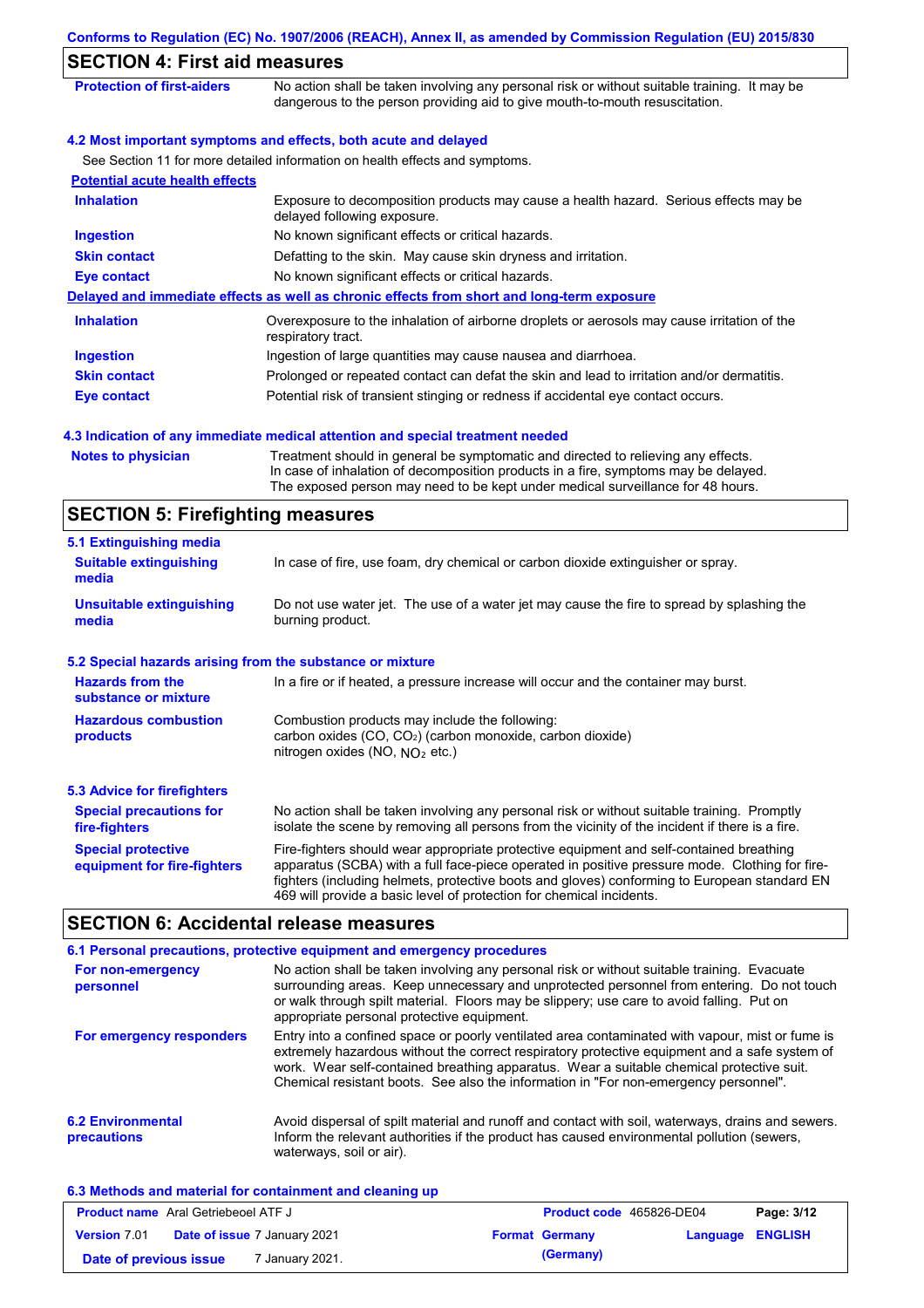# **SECTION 6: Accidental release measures**

| <b>Small spill</b>                        | Stop leak if without risk. Move containers from spill area. Absorb with an inert material and<br>place in an appropriate waste disposal container. Dispose of via a licensed waste disposal<br>contractor.                                                                                                                                                                                     |
|-------------------------------------------|------------------------------------------------------------------------------------------------------------------------------------------------------------------------------------------------------------------------------------------------------------------------------------------------------------------------------------------------------------------------------------------------|
| Large spill                               | Stop leak if without risk. Move containers from spill area. Prevent entry into sewers, water<br>courses, basements or confined areas. Contain and collect spillage with non-combustible,<br>absorbent material e.g. sand, earth, vermiculite or diatomaceous earth and place in container<br>for disposal according to local regulations. Dispose of via a licensed waste disposal contractor. |
| 6.4 Reference to other<br><b>sections</b> | See Section 1 for emergency contact information.<br>See Section 5 for firefighting measures.<br>See Section 8 for information on appropriate personal protective equipment.<br>See Section 12 for environmental precautions.<br>See Section 13 for additional waste treatment information.                                                                                                     |

# **SECTION 7: Handling and storage**

| 7.1 Precautions for safe handling                                                    |                                                                                                                                                                                                                                                                                                                                                                                                                                                                                          |
|--------------------------------------------------------------------------------------|------------------------------------------------------------------------------------------------------------------------------------------------------------------------------------------------------------------------------------------------------------------------------------------------------------------------------------------------------------------------------------------------------------------------------------------------------------------------------------------|
| <b>Protective measures</b>                                                           | Put on appropriate personal protective equipment.                                                                                                                                                                                                                                                                                                                                                                                                                                        |
| <b>Advice on general</b><br>occupational hygiene                                     | Eating, drinking and smoking should be prohibited in areas where this material is handled.<br>stored and processed. Wash thoroughly after handling. Remove contaminated clothing and<br>protective equipment before entering eating areas. See also Section 8 for additional<br>information on hygiene measures.                                                                                                                                                                         |
| <b>7.2 Conditions for safe</b><br>storage, including any<br><i>incompatibilities</i> | Store in accordance with local requiations. Store in a dry, cool and well-ventilated area, away<br>from incompatible materials (see Section 10). Keep away from heat and direct sunlight. Keep<br>container tightly closed and sealed until ready for use. Containers that have been opened must<br>be carefully resealed and kept upright to prevent leakage. Store and use only in equipment/<br>containers designed for use with this product. Do not store in unlabelled containers. |
| <b>Not suitable</b>                                                                  | Prolonged exposure to elevated temperature.                                                                                                                                                                                                                                                                                                                                                                                                                                              |
| <b>Germany - Storage code</b>                                                        | 10                                                                                                                                                                                                                                                                                                                                                                                                                                                                                       |
| <b>7.3 Specific end use(s)</b>                                                       |                                                                                                                                                                                                                                                                                                                                                                                                                                                                                          |

```
80.3 Specific end u
Recommendations
```
See section 1.2 and Exposure scenarios in annex, if applicable.

## **SECTION 8: Exposure controls/personal protection**

**Date of previous issue** 7 January 2021. (Germany)

| <b>8.1 Control parameters</b>                       |                                                                                                                                                                                                                                                                                                                                                                                                                                                                                                                                                                                                                                                                                                                                                                                                                                                                                                                                                                                                                            |                          |          |                |
|-----------------------------------------------------|----------------------------------------------------------------------------------------------------------------------------------------------------------------------------------------------------------------------------------------------------------------------------------------------------------------------------------------------------------------------------------------------------------------------------------------------------------------------------------------------------------------------------------------------------------------------------------------------------------------------------------------------------------------------------------------------------------------------------------------------------------------------------------------------------------------------------------------------------------------------------------------------------------------------------------------------------------------------------------------------------------------------------|--------------------------|----------|----------------|
| <b>Occupational exposure limits</b>                 |                                                                                                                                                                                                                                                                                                                                                                                                                                                                                                                                                                                                                                                                                                                                                                                                                                                                                                                                                                                                                            |                          |          |                |
| No exposure limit value known.                      |                                                                                                                                                                                                                                                                                                                                                                                                                                                                                                                                                                                                                                                                                                                                                                                                                                                                                                                                                                                                                            |                          |          |                |
| <b>Recommended monitoring</b><br>procedures         | If this product contains ingredients with exposure limits, personal, workplace atmosphere or<br>biological monitoring may be required to determine the effectiveness of the ventilation or other<br>control measures and/or the necessity to use respiratory protective equipment. Reference<br>should be made to monitoring standards, such as the following: European Standard EN 689<br>(Workplace atmospheres - Guidance for the assessment of exposure by inhalation to chemical<br>agents for comparison with limit values and measurement strategy) European Standard EN<br>14042 (Workplace atmospheres - Guide for the application and use of procedures for the<br>assessment of exposure to chemical and biological agents) European Standard EN 482<br>(Workplace atmospheres - General requirements for the performance of procedures for the<br>measurement of chemical agents) Reference to national quidance documents for methods for<br>the determination of hazardous substances will also be required. |                          |          |                |
| <b>Derived No Effect Level</b>                      |                                                                                                                                                                                                                                                                                                                                                                                                                                                                                                                                                                                                                                                                                                                                                                                                                                                                                                                                                                                                                            |                          |          |                |
| No DNELs/DMELs available.                           |                                                                                                                                                                                                                                                                                                                                                                                                                                                                                                                                                                                                                                                                                                                                                                                                                                                                                                                                                                                                                            |                          |          |                |
| <b>Predicted No Effect Concentration</b>            |                                                                                                                                                                                                                                                                                                                                                                                                                                                                                                                                                                                                                                                                                                                                                                                                                                                                                                                                                                                                                            |                          |          |                |
| No PNECs available                                  |                                                                                                                                                                                                                                                                                                                                                                                                                                                                                                                                                                                                                                                                                                                                                                                                                                                                                                                                                                                                                            |                          |          |                |
| <b>8.2 Exposure controls</b>                        |                                                                                                                                                                                                                                                                                                                                                                                                                                                                                                                                                                                                                                                                                                                                                                                                                                                                                                                                                                                                                            |                          |          |                |
| <b>Appropriate engineering</b><br>controls          | Provide exhaust ventilation or other engineering controls to keep the relevant airborne<br>concentrations below their respective occupational exposure limits.<br>All activities involving chemicals should be assessed for their risks to health, to ensure<br>exposures are adequately controlled. Personal protective equipment should only be considered<br>after other forms of control measures (e.g. engineering controls) have been suitably evaluated.<br>Personal protective equipment should conform to appropriate standards, be suitable for use, be<br>kept in good condition and properly maintained.<br>Your supplier of personal protective equipment should be consulted for advice on selection and<br>appropriate standards. For further information contact your national organisation for standards.                                                                                                                                                                                                 |                          |          |                |
| <b>Product name</b> Aral Getriebeoel ATF J          |                                                                                                                                                                                                                                                                                                                                                                                                                                                                                                                                                                                                                                                                                                                                                                                                                                                                                                                                                                                                                            | Product code 465826-DE04 |          | Page: 4/12     |
| Date of issue 7 January 2021<br><b>Version</b> 7.01 |                                                                                                                                                                                                                                                                                                                                                                                                                                                                                                                                                                                                                                                                                                                                                                                                                                                                                                                                                                                                                            | <b>Format Germany</b>    | Language | <b>ENGLISH</b> |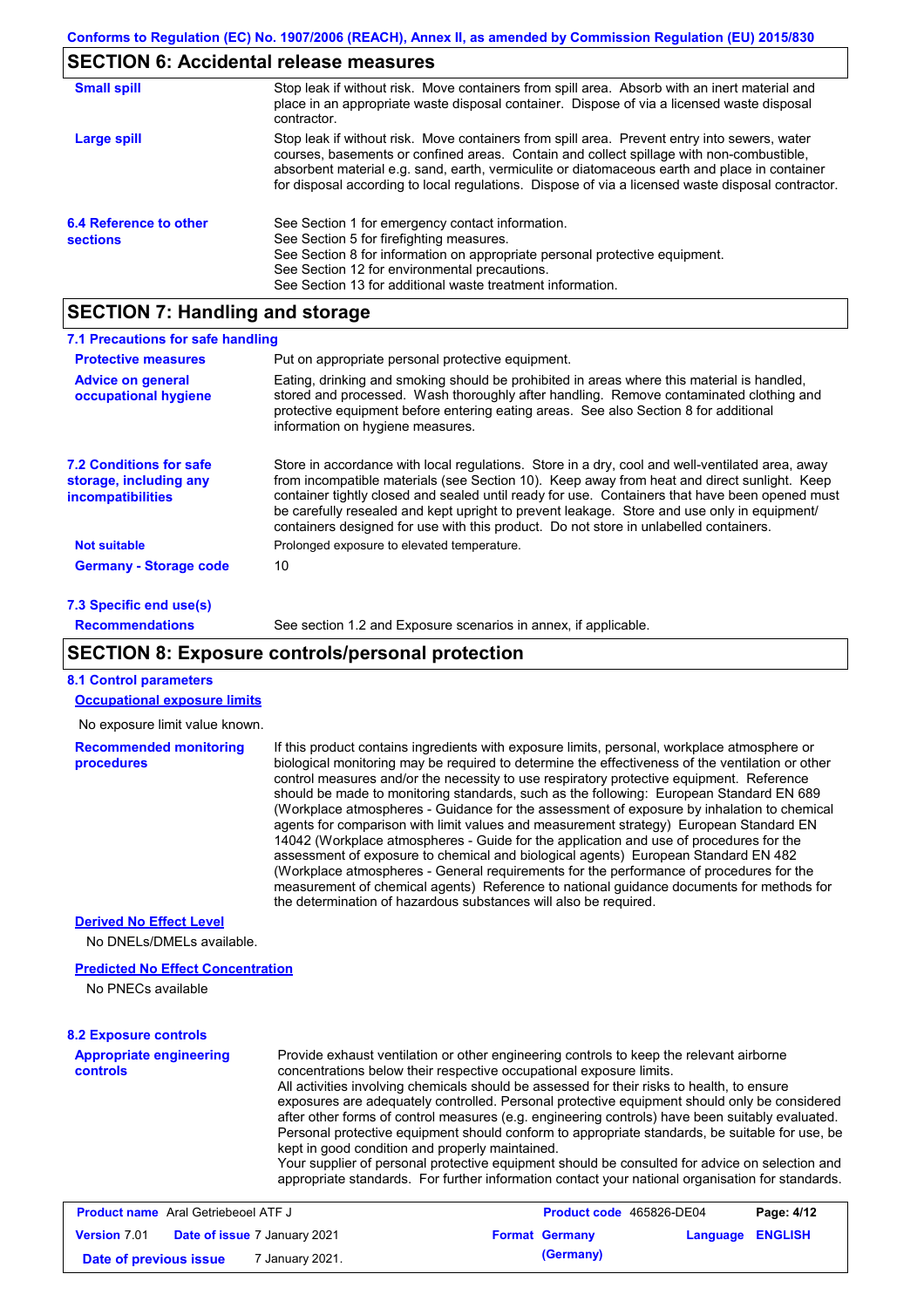# **SECTION 8: Exposure controls/personal protection**

The final choice of protective equipment will depend upon a risk assessment. It is important to ensure that all items of personal protective equipment are compatible.

| <b>Individual protection measures</b> |                                                                                                                                                                                                                                                                                                                                                                                                                                                                                                                                                                                                                                                   |
|---------------------------------------|---------------------------------------------------------------------------------------------------------------------------------------------------------------------------------------------------------------------------------------------------------------------------------------------------------------------------------------------------------------------------------------------------------------------------------------------------------------------------------------------------------------------------------------------------------------------------------------------------------------------------------------------------|
| <b>Hygiene measures</b>               | Wash hands, forearms and face thoroughly after handling chemical products, before eating,<br>smoking and using the lavatory and at the end of the working period. Ensure that eyewash<br>stations and safety showers are close to the workstation location.                                                                                                                                                                                                                                                                                                                                                                                       |
| <b>Respiratory protection</b>         | In case of insufficient ventilation, wear suitable respiratory equipment.<br>The correct choice of respiratory protection depends upon the chemicals being handled, the<br>conditions of work and use, and the condition of the respiratory equipment. Safety procedures<br>should be developed for each intended application. Respiratory protection equipment should<br>therefore be chosen in consultation with the supplier/manufacturer and with a full assessment<br>of the working conditions.                                                                                                                                             |
| <b>Eye/face protection</b>            | Safety glasses with side shields.                                                                                                                                                                                                                                                                                                                                                                                                                                                                                                                                                                                                                 |
| <b>Skin protection</b>                |                                                                                                                                                                                                                                                                                                                                                                                                                                                                                                                                                                                                                                                   |
| <b>Hand protection</b>                | <b>General Information:</b>                                                                                                                                                                                                                                                                                                                                                                                                                                                                                                                                                                                                                       |
|                                       | Because specific work environments and material handling practices vary, safety procedures<br>should be developed for each intended application. The correct choice of protective gloves<br>depends upon the chemicals being handled, and the conditions of work and use. Most gloves<br>provide protection for only a limited time before they must be discarded and replaced (even the<br>best chemically resistant gloves will break down after repeated chemical exposures).                                                                                                                                                                  |
|                                       | Gloves should be chosen in consultation with the supplier / manufacturer and taking account of<br>a full assessment of the working conditions.                                                                                                                                                                                                                                                                                                                                                                                                                                                                                                    |
|                                       | Recommended: Nitrile gloves.<br><b>Breakthrough time:</b>                                                                                                                                                                                                                                                                                                                                                                                                                                                                                                                                                                                         |
|                                       | Breakthrough time data are generated by glove manufacturers under laboratory test conditions<br>and represent how long a glove can be expected to provide effective permeation resistance. It<br>is important when following breakthrough time recommendations that actual workplace<br>conditions are taken into account. Always consult with your glove supplier for up-to-date<br>technical information on breakthrough times for the recommended glove type.<br>Our recommendations on the selection of gloves are as follows:                                                                                                                |
|                                       | Continuous contact:                                                                                                                                                                                                                                                                                                                                                                                                                                                                                                                                                                                                                               |
|                                       | Gloves with a minimum breakthrough time of 240 minutes, or >480 minutes if suitable gloves<br>can be obtained.<br>If suitable gloves are not available to offer that level of protection, gloves with shorter<br>breakthrough times may be acceptable as long as appropriate glove maintenance and<br>replacement regimes are determined and adhered to.                                                                                                                                                                                                                                                                                          |
|                                       | Short-term / splash protection:                                                                                                                                                                                                                                                                                                                                                                                                                                                                                                                                                                                                                   |
|                                       | Recommended breakthrough times as above.<br>It is recognised that for short-term, transient exposures, gloves with shorter breakthrough times<br>may commonly be used. Therefore, appropriate maintenance and replacement regimes must<br>be determined and rigorously followed.                                                                                                                                                                                                                                                                                                                                                                  |
|                                       | <b>Glove Thickness:</b>                                                                                                                                                                                                                                                                                                                                                                                                                                                                                                                                                                                                                           |
|                                       | For general applications, we recommend gloves with a thickness typically greater than 0.35 mm.                                                                                                                                                                                                                                                                                                                                                                                                                                                                                                                                                    |
|                                       | It should be emphasised that glove thickness is not necessarily a good predictor of glove<br>resistance to a specific chemical, as the permeation efficiency of the glove will be dependent<br>on the exact composition of the glove material. Therefore, glove selection should also be based<br>on consideration of the task requirements and knowledge of breakthrough times.<br>Glove thickness may also vary depending on the glove manufacturer, the glove type and the<br>glove model. Therefore, the manufacturers' technical data should always be taken into account<br>to ensure selection of the most appropriate glove for the task. |
|                                       | Note: Depending on the activity being conducted, gloves of varying thickness may be required<br>for specific tasks. For example:                                                                                                                                                                                                                                                                                                                                                                                                                                                                                                                  |
|                                       | • Thinner gloves (down to 0.1 mm or less) may be required where a high degree of manual<br>dexterity is needed. However, these gloves are only likely to give short duration protection and<br>would normally be just for single use applications, then disposed of.                                                                                                                                                                                                                                                                                                                                                                              |
|                                       | • Thicker gloves (up to 3 mm or more) may be required where there is a mechanical (as well                                                                                                                                                                                                                                                                                                                                                                                                                                                                                                                                                        |

| <b>Product name</b> Aral Getriebeoel ATF J                 | Product code 465826-DE04 |                         | Page: 5/12 |
|------------------------------------------------------------|--------------------------|-------------------------|------------|
| <b>Version 7.01</b><br><b>Date of issue 7 January 2021</b> | <b>Format Germany</b>    | <b>Language ENGLISH</b> |            |
| <sup>7</sup> January 2021.<br>Date of previous issue       | (Germany)                |                         |            |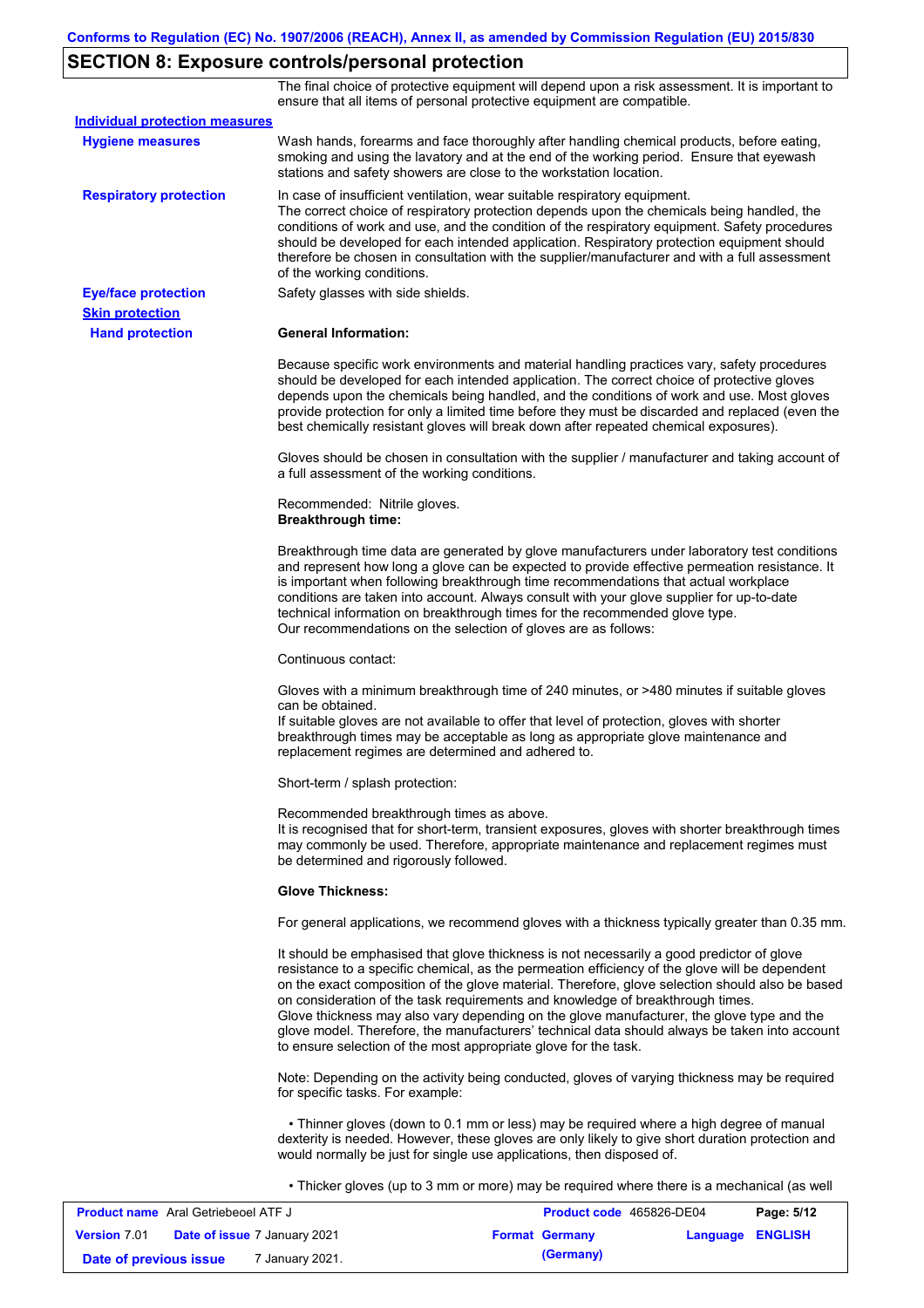## **SECTION 8: Exposure controls/personal protection**

as a chemical) risk i.e. where there is abrasion or puncture potential.

| <b>Skin and body</b>                      | Use of protective clothing is good industrial practice.<br>Personal protective equipment for the body should be selected based on the task being<br>performed and the risks involved and should be approved by a specialist before handling this<br>product.<br>Cotton or polyester/cotton overalls will only provide protection against light superficial<br>contamination that will not soak through to the skin. Overalls should be laundered on a regular<br>basis. When the risk of skin exposure is high (e.g. when cleaning up spillages or if there is a<br>risk of splashing) then chemical resistant aprons and/or impervious chemical suits and boots<br>will be required. |
|-------------------------------------------|---------------------------------------------------------------------------------------------------------------------------------------------------------------------------------------------------------------------------------------------------------------------------------------------------------------------------------------------------------------------------------------------------------------------------------------------------------------------------------------------------------------------------------------------------------------------------------------------------------------------------------------------------------------------------------------|
| <b>Refer to standards:</b>                | Respiratory protection: EN 529<br>Gloves: EN 420, EN 374<br>Eye protection: EN 166<br>Filtering half-mask: EN 149<br>Filtering half-mask with valve: EN 405<br>Half-mask: EN 140 plus filter<br>Full-face mask: EN 136 plus filter<br>Particulate filters: EN 143<br>Gas/combined filters: EN 14387                                                                                                                                                                                                                                                                                                                                                                                   |
| <b>Environmental exposure</b><br>controls | Emissions from ventilation or work process equipment should be checked to ensure they<br>comply with the requirements of environmental protection legislation. In some cases, fume<br>scrubbers, filters or engineering modifications to the process equipment will be necessary to<br>reduce emissions to acceptable levels.                                                                                                                                                                                                                                                                                                                                                         |

### **SECTION 9: Physical and chemical properties**

**9.1 Information on basic physical and chemical properties**

Not available. **Physical state Melting point/freezing point Initial boiling point and boiling range Vapour pressure Relative density Vapour density** Liquid. Not available. Not available. Not available. Not available. **Odour** Not available. **pH Colour** Red. **Evaporation rate** Not available. **Auto-ignition temperature Flash point** Not available. Open cup: 220°C (428°F) [Cleveland.] Not available. Not available. Not available. Not applicable. **Viscosity Kinematic: 35 mm²/s (35 cSt) at 40°C** Kinematic: 7.1 mm<sup>2</sup>/s (7.1 cSt) at 100 $^{\circ}$ C **Odour threshold** Not available. **Partition coefficient: n-octanol/ water Upper/lower flammability or explosive limits Explosive properties Oxidising properties** Not available. **Appearance Decomposition temperature** Not available. **Flammability (solid, gas)** Not available. **Pour point**  $-45^{\circ}$ C **Density** <1000 kg/m<sup>3</sup> (<1 g/cm<sup>3</sup>) at 15°C **Solubility(ies)** insoluble in water.

#### **9.2 Other information**

No additional information.

| <b>Product name</b> Aral Getriebeoel ATF J |                                     | <b>Product code</b> 465826-DE04 |                       | Page: 6/12       |  |
|--------------------------------------------|-------------------------------------|---------------------------------|-----------------------|------------------|--|
| <b>Version 7.01</b>                        | <b>Date of issue 7 January 2021</b> |                                 | <b>Format Germany</b> | Language ENGLISH |  |
| Date of previous issue                     | <sup>7</sup> January 2021.          |                                 | (Germany)             |                  |  |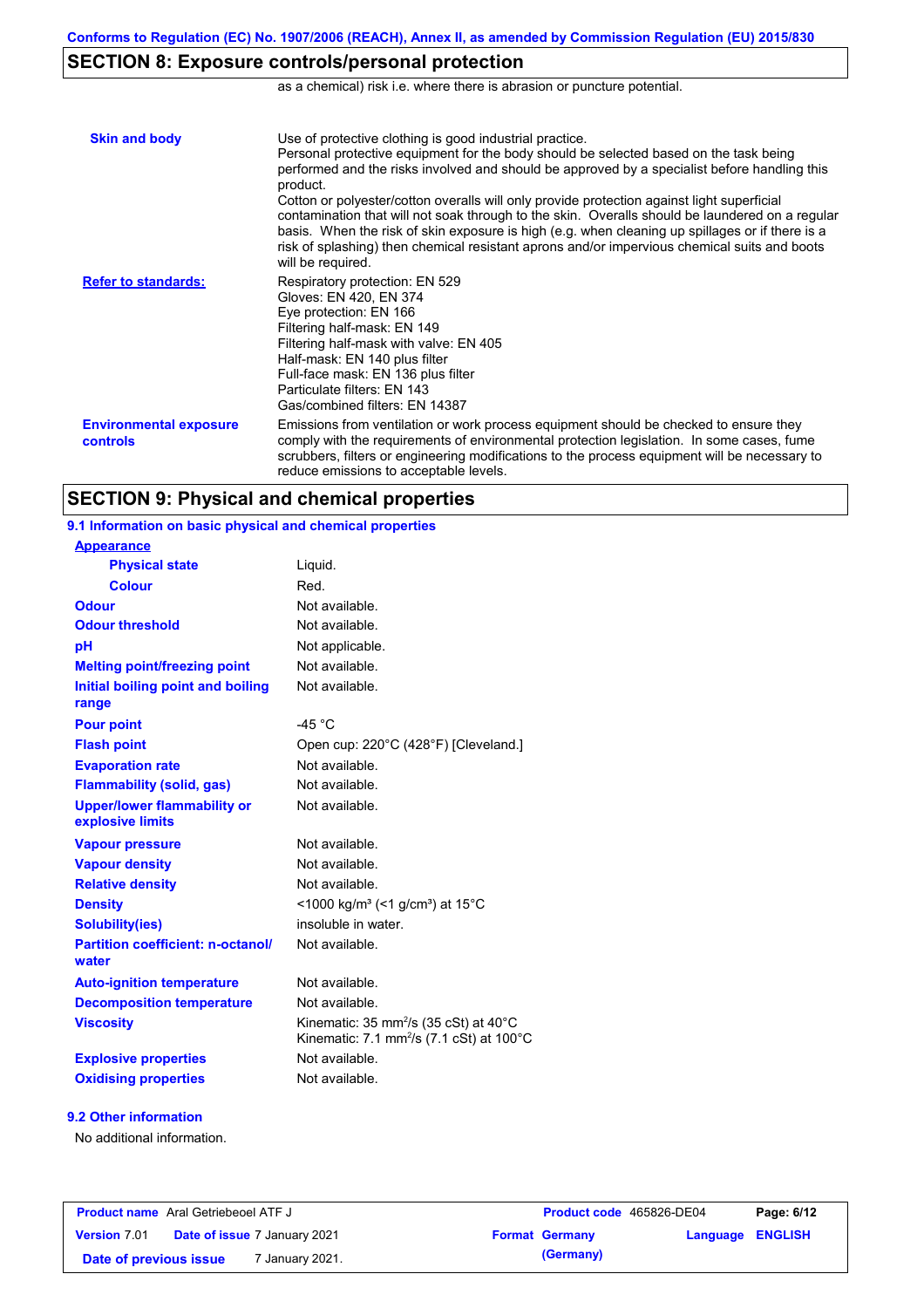| <b>SECTION 10: Stability and reactivity</b>     |                                                                                                                                                                         |  |  |
|-------------------------------------------------|-------------------------------------------------------------------------------------------------------------------------------------------------------------------------|--|--|
| <b>10.1 Reactivity</b>                          | No specific test data available for this product. Refer to Conditions to avoid and Incompatible<br>materials for additional information.                                |  |  |
| <b>10.2 Chemical stability</b>                  | The product is stable.                                                                                                                                                  |  |  |
| 10.3 Possibility of<br>hazardous reactions      | Under normal conditions of storage and use, hazardous reactions will not occur.<br>Under normal conditions of storage and use, hazardous polymerisation will not occur. |  |  |
| <b>10.4 Conditions to avoid</b>                 | Avoid all possible sources of ignition (spark or flame).                                                                                                                |  |  |
| <b>10.5 Incompatible materials</b>              | Reactive or incompatible with the following materials: oxidising materials.                                                                                             |  |  |
| <b>10.6 Hazardous</b><br>decomposition products | Under normal conditions of storage and use, hazardous decomposition products should not be<br>produced.                                                                 |  |  |

## **SECTION 11: Toxicological information**

| 11.1 Information on toxicological effects          |                                                                                                                             |
|----------------------------------------------------|-----------------------------------------------------------------------------------------------------------------------------|
| <b>Acute toxicity estimates</b>                    |                                                                                                                             |
| Not available.                                     |                                                                                                                             |
| <b>Information on likely</b><br>routes of exposure | Routes of entry anticipated: Dermal, Inhalation.                                                                            |
| <b>Potential acute health effects</b>              |                                                                                                                             |
| <b>Inhalation</b>                                  | Exposure to decomposition products may cause a health hazard. Serious effects may be<br>delayed following exposure.         |
| <b>Ingestion</b>                                   | No known significant effects or critical hazards.                                                                           |
| <b>Skin contact</b>                                | Defatting to the skin. May cause skin dryness and irritation.                                                               |
| <b>Eye contact</b>                                 | No known significant effects or critical hazards.                                                                           |
|                                                    | Symptoms related to the physical, chemical and toxicological characteristics                                                |
| <b>Inhalation</b>                                  | May be harmful by inhalation if exposure to vapour, mists or fumes resulting from thermal<br>decomposition products occurs. |
| <b>Ingestion</b>                                   | No specific data.                                                                                                           |
| <b>Skin contact</b>                                | Adverse symptoms may include the following:<br>irritation<br>dryness<br>cracking                                            |
| <b>Eye contact</b>                                 | No specific data.                                                                                                           |
|                                                    | Delayed and immediate effects as well as chronic effects from short and long-term exposure                                  |
| <b>Inhalation</b>                                  | Overexposure to the inhalation of airborne droplets or aerosols may cause irritation of the<br>respiratory tract.           |
| <b>Ingestion</b>                                   | Ingestion of large quantities may cause nausea and diarrhoea.                                                               |
| <b>Skin contact</b>                                | Prolonged or repeated contact can defat the skin and lead to irritation and/or dermatitis.                                  |
| <b>Eye contact</b>                                 | Potential risk of transient stinging or redness if accidental eye contact occurs.                                           |
| <b>Potential chronic health effects</b>            |                                                                                                                             |
| <b>General</b>                                     | No known significant effects or critical hazards.                                                                           |
| <b>Carcinogenicity</b>                             | No known significant effects or critical hazards.                                                                           |
| <b>Mutagenicity</b>                                | No known significant effects or critical hazards.                                                                           |
| <b>Developmental effects</b>                       | No known significant effects or critical hazards.                                                                           |
| <b>Fertility effects</b>                           | No known significant effects or critical hazards.                                                                           |

# **SECTION 12: Ecological information**

#### **12.1 Toxicity**

**Environmental hazards** Not classified as dangerous

#### **12.2 Persistence and degradability**

Not expected to be rapidly degradable.

#### **12.3 Bioaccumulative potential**

This product is not expected to bioaccumulate through food chains in the environment.

| <b>Product name</b> Aral Getriebeoel ATF J |  | Product code 465826-DE04            |  | Page: 7/12            |                         |  |
|--------------------------------------------|--|-------------------------------------|--|-----------------------|-------------------------|--|
| <b>Version 7.01</b>                        |  | <b>Date of issue 7 January 2021</b> |  | <b>Format Germany</b> | <b>Language ENGLISH</b> |  |
| Date of previous issue                     |  | ' January 2021.                     |  | (Germany)             |                         |  |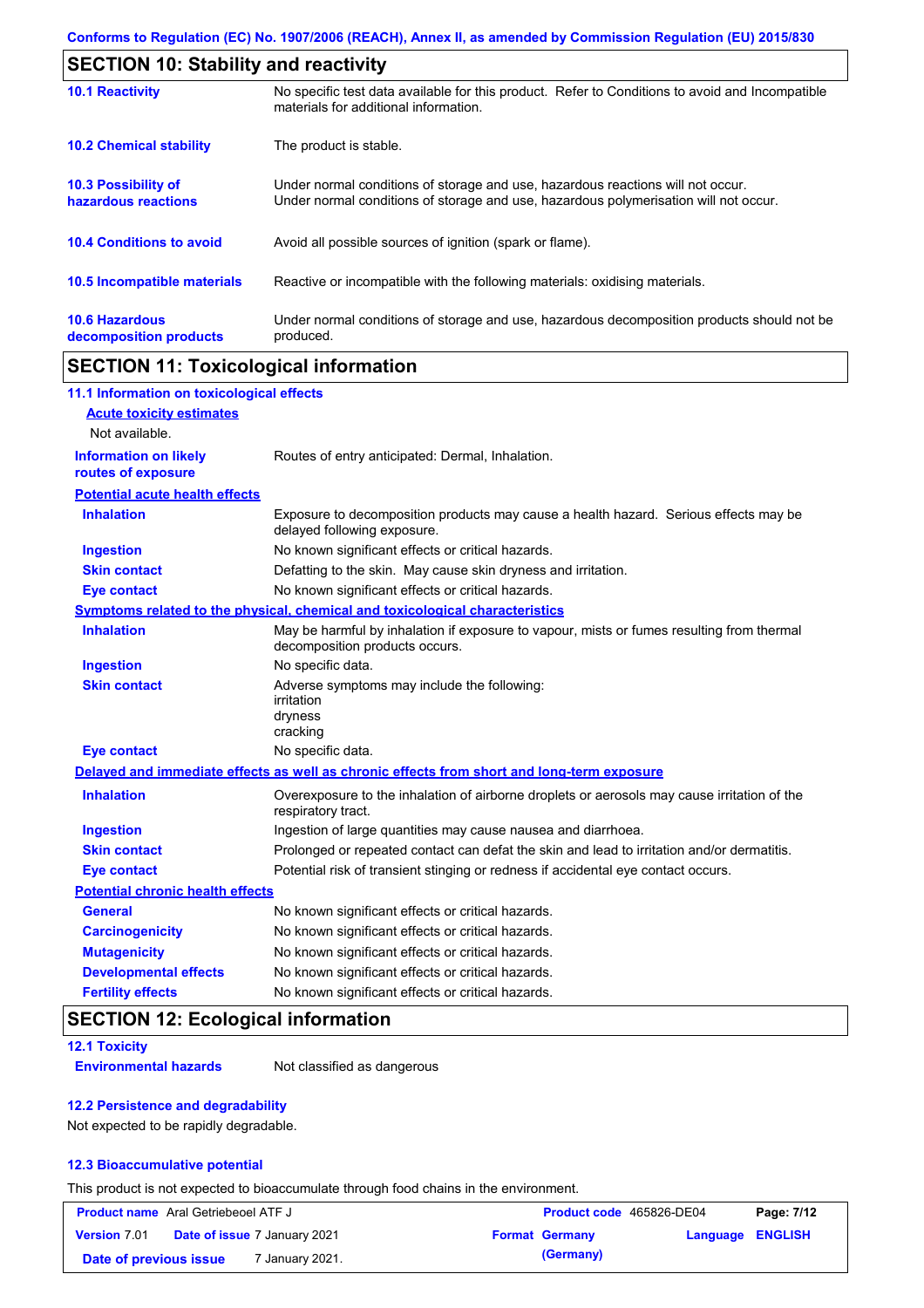## **SECTION 12: Ecological information**

| <b>12.4 Mobility in soil</b>                            |                                                                      |
|---------------------------------------------------------|----------------------------------------------------------------------|
| <b>Soil/water partition</b><br><b>coefficient (Koc)</b> | Not available.                                                       |
| <b>Mobility</b>                                         | Spillages may penetrate the soil causing ground water contamination. |

#### **12.5 Results of PBT and vPvB assessment**

Product does not meet the criteria for PBT or vPvB according to Regulation (EC) No. 1907/2006, Annex XIII.

| 12.6 Other adverse effects          |                                                                                                                           |
|-------------------------------------|---------------------------------------------------------------------------------------------------------------------------|
| <b>Other ecological information</b> | Spills may form a film on water surfaces causing physical damage to organisms. Oxygen<br>transfer could also be impaired. |
| $- - - - - - - - - - - - - -$       |                                                                                                                           |

## **SECTION 13: Disposal considerations**

### **13.1 Waste treatment methods**

**Product**

```
Methods of disposal
```
Where possible, arrange for product to be recycled. Dispose of via an authorised person/ licensed waste disposal contractor in accordance with local regulations.

**Hazardous waste** Yes.

#### **European waste catalogue (EWC)**

| Waste code | <b>Waste designation</b>                                        |
|------------|-----------------------------------------------------------------|
| 13 02 05*  | mineral-based non-chlorinated engine, gear and lubricating oils |

However, deviation from the intended use and/or the presence of any potential contaminants may require an alternative waste disposal code to be assigned by the end user.

#### **Packaging**

| <b>Methods of disposal</b> | Where possible, arrange for product to be recycled. Dispose of via an authorised person/<br>licensed waste disposal contractor in accordance with local regulations.                                                                                                                                                                                                                                                                                                                            |
|----------------------------|-------------------------------------------------------------------------------------------------------------------------------------------------------------------------------------------------------------------------------------------------------------------------------------------------------------------------------------------------------------------------------------------------------------------------------------------------------------------------------------------------|
| <b>Special precautions</b> | This material and its container must be disposed of in a safe way. Care should be taken when<br>handling emptied containers that have not been cleaned or rinsed out. Empty containers or<br>liners may retain some product residues. Empty containers represent a fire hazard as they may<br>contain flammable product residues and vapour. Never weld, solder or braze empty containers.<br>Avoid dispersal of spilt material and runoff and contact with soil, waterways, drains and sewers. |
| <b>References</b>          | Commission 2014/955/EU<br>Directive 2008/98/EC                                                                                                                                                                                                                                                                                                                                                                                                                                                  |

# **SECTION 14: Transport information**

|                                           | <b>ADR/RID</b> | <b>ADN</b>     | <b>IMDG</b>    | <b>IATA</b>    |  |
|-------------------------------------------|----------------|----------------|----------------|----------------|--|
| 14.1 UN number                            | Not regulated. | Not regulated. | Not regulated. | Not regulated. |  |
| 14.2 UN proper<br>shipping name           |                |                |                |                |  |
| <b>14.3 Transport</b><br>hazard class(es) |                |                |                |                |  |
| 14.4 Packing<br>group                     |                |                | ۰              |                |  |
| 14.5<br><b>Environmental</b><br>hazards   | No.            | No.            | No.            | No.            |  |
| <b>Additional</b><br>information          |                |                | -              |                |  |

**14.6 Special precautions for user** Not available.

| <b>Product name</b> Aral Getriebeoel ATF J                 |  | <b>Product code</b> 465826-DE04 |                         | Page: 8/12 |
|------------------------------------------------------------|--|---------------------------------|-------------------------|------------|
| <b>Version 7.01</b><br><b>Date of issue 7 January 2021</b> |  | <b>Format Germany</b>           | <b>Language ENGLISH</b> |            |
| 7 January 2021.<br>Date of previous issue                  |  | (Germany)                       |                         |            |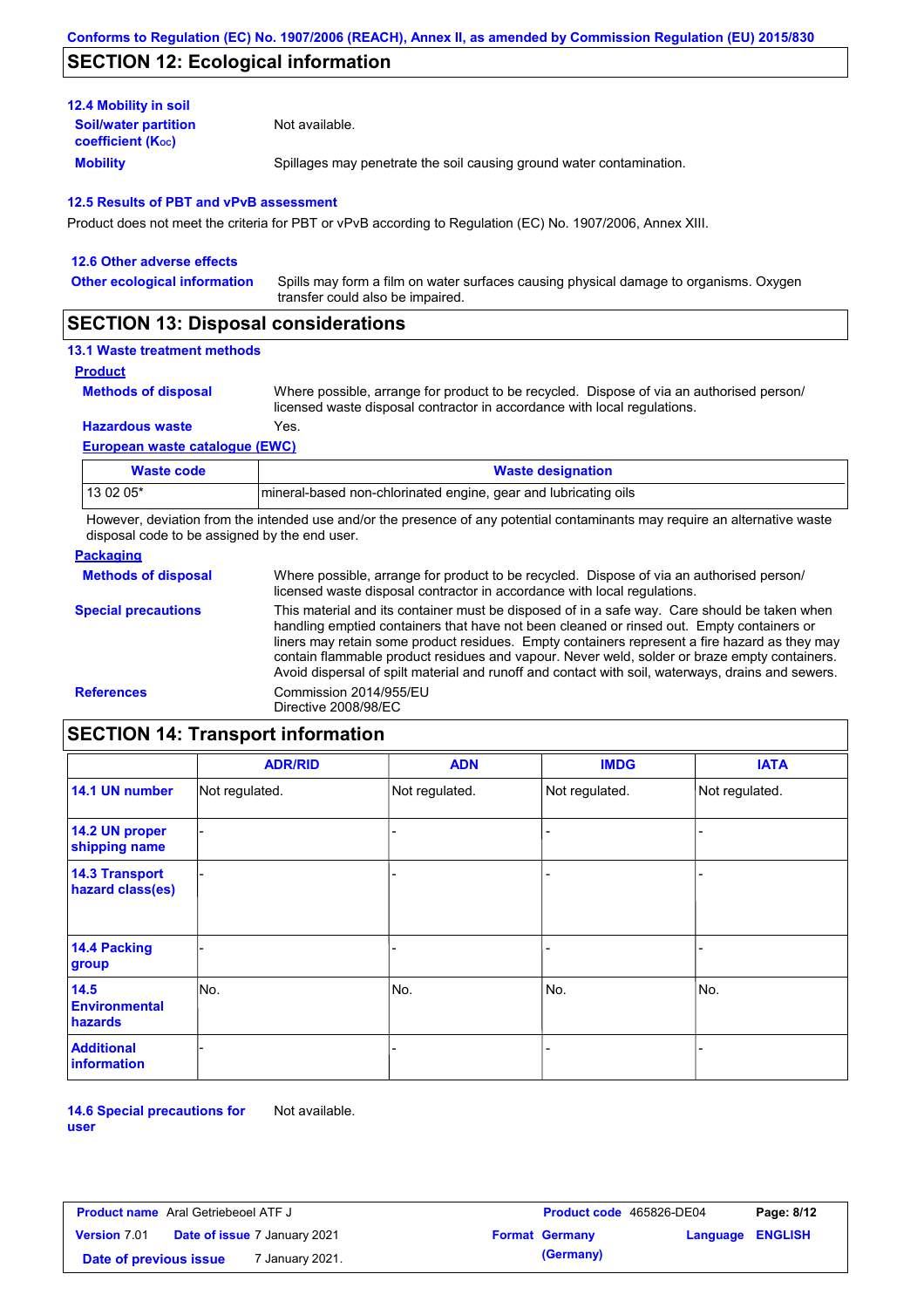|                                                                         | Conforms to Regulation (EC) No. 1907/2006 (REACH), Annex II, as amended by Commission Regulation (EU) 2015/830                                                                                                                                          |
|-------------------------------------------------------------------------|---------------------------------------------------------------------------------------------------------------------------------------------------------------------------------------------------------------------------------------------------------|
| <b>SECTION 14: Transport information</b>                                |                                                                                                                                                                                                                                                         |
| <b>14.7 Transport in bulk</b><br>according to IMO<br><b>instruments</b> | Not available.                                                                                                                                                                                                                                          |
| <b>SECTION 15: Regulatory information</b>                               |                                                                                                                                                                                                                                                         |
|                                                                         | 15.1 Safety, health and environmental regulations/legislation specific for the substance or mixture                                                                                                                                                     |
| EU Regulation (EC) No. 1907/2006 (REACH)                                |                                                                                                                                                                                                                                                         |
| <b>Annex XIV - List of substances subject to authorisation</b>          |                                                                                                                                                                                                                                                         |
| <b>Annex XIV</b>                                                        |                                                                                                                                                                                                                                                         |
| None of the components are listed.                                      |                                                                                                                                                                                                                                                         |
| <b>Substances of very high concern</b>                                  |                                                                                                                                                                                                                                                         |
| None of the components are listed.                                      |                                                                                                                                                                                                                                                         |
| EU Regulation (EC) No. 1907/2006 (REACH)                                |                                                                                                                                                                                                                                                         |
| <b>Annex XVII - Restrictions</b>                                        | Not applicable.                                                                                                                                                                                                                                         |
| on the manufacture,<br>placing on the market<br>and use of certain      |                                                                                                                                                                                                                                                         |
| dangerous substances,<br>mixtures and articles                          |                                                                                                                                                                                                                                                         |
| <b>Other regulations</b>                                                |                                                                                                                                                                                                                                                         |
| <b>REACH Status</b>                                                     | The company, as identified in Section 1, sells this product in the EU in compliance with the<br>current requirements of REACH.                                                                                                                          |
| <b>United States inventory</b><br>(TSCA 8b)                             | All components are active or exempted.                                                                                                                                                                                                                  |
| <b>Australia inventory (AICS)</b>                                       | At least one component is not listed.                                                                                                                                                                                                                   |
| <b>Canada inventory</b>                                                 | At least one component is not listed in DSL but all such components are listed in NDSL.                                                                                                                                                                 |
| <b>China inventory (IECSC)</b>                                          | All components are listed or exempted.                                                                                                                                                                                                                  |
| <b>Japan inventory (ENCS)</b>                                           | At least one component is not listed.                                                                                                                                                                                                                   |
| <b>Korea inventory (KECI)</b>                                           | At least one component is not listed.                                                                                                                                                                                                                   |
| <b>Philippines inventory</b><br>(PICCS)                                 | All components are listed or exempted.                                                                                                                                                                                                                  |
| <b>Taiwan Chemical</b><br><b>Substances Inventory</b><br>(TCSI)         | All components are listed or exempted.                                                                                                                                                                                                                  |
| Ozone depleting substances (1005/2009/EU)                               |                                                                                                                                                                                                                                                         |
| Not listed.                                                             |                                                                                                                                                                                                                                                         |
| Prior Informed Consent (PIC) (649/2012/EU)                              |                                                                                                                                                                                                                                                         |
| Not listed.                                                             |                                                                                                                                                                                                                                                         |
| <b>EU - Water framework directive - Priority substances</b>             |                                                                                                                                                                                                                                                         |
| None of the components are listed.                                      |                                                                                                                                                                                                                                                         |
| <b>Seveso Directive</b>                                                 |                                                                                                                                                                                                                                                         |
| This product is not controlled under the Seveso Directive.              |                                                                                                                                                                                                                                                         |
| <b>National regulations</b>                                             |                                                                                                                                                                                                                                                         |
| <b>Hazardous incident ordinance</b>                                     |                                                                                                                                                                                                                                                         |
| <b>Hazard class for water</b>                                           | (classified according AwSV)<br>1                                                                                                                                                                                                                        |
| <b>Prohibited Chemicals</b><br><b>Regulation</b><br>(ChemVerbotsV)      | When placed on the market in Germany, this product is not subject to the Prohibited Chemicals<br>Regulation (ChemVerbotsV).                                                                                                                             |
| <b>Occupational restrictions</b>                                        | Observe employment restrictions in the following:<br>Gesetz zum Schutz der arbeitenden Jugend (Jugendarbeitsschutzgesetz - JArbSchG)<br>Gesetz zum Schutz von Müttern bei der Arbeit, in der Ausbildung und im Studium<br>(Mutterschutzgesetz - MuSchG) |
| <b>15.2 Chemical safety</b><br>assessment                               | A Chemical Safety Assessment has been carried out for one or more of the substances within<br>this mixture. A Chemical Safety Assessment has not been carried out for the mixture itself.                                                               |

| <b>Product name</b> Aral Getriebeoel ATF J |                                     | <b>Product code</b> 465826-DE04 |                       | Page: 9/12              |  |
|--------------------------------------------|-------------------------------------|---------------------------------|-----------------------|-------------------------|--|
| <b>Version 7.01</b>                        | <b>Date of issue 7 January 2021</b> |                                 | <b>Format Germany</b> | <b>Language ENGLISH</b> |  |
| Date of previous issue                     | ' January 2021.                     |                                 | (Germany)             |                         |  |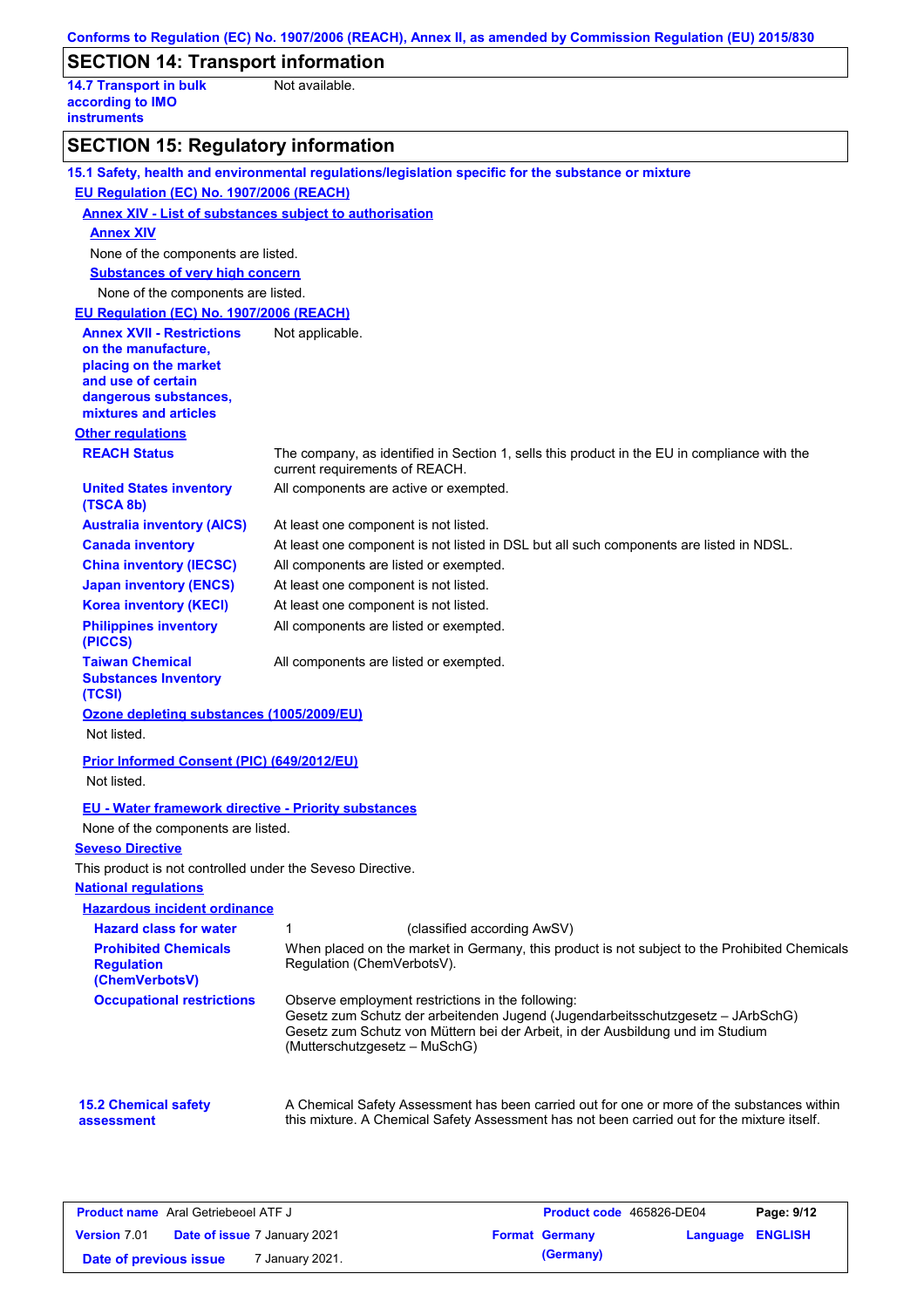## **SECTION 16: Other information**

| <b>Abbreviations and acronyms</b> | ADN = European Provisions concerning the International Carriage of Dangerous Goods by<br>Inland Waterway |
|-----------------------------------|----------------------------------------------------------------------------------------------------------|
|                                   | ADR = The European Agreement concerning the International Carriage of Dangerous Goods by                 |
|                                   | Road                                                                                                     |
|                                   | ATE = Acute Toxicity Estimate                                                                            |
|                                   | BCF = Bioconcentration Factor                                                                            |
|                                   | CAS = Chemical Abstracts Service                                                                         |
|                                   | CLP = Classification, Labelling and Packaging Regulation [Regulation (EC) No. 1272/2008]                 |
|                                   | CSA = Chemical Safety Assessment                                                                         |
|                                   | CSR = Chemical Safety Report<br>DMEL = Derived Minimal Effect Level                                      |
|                                   |                                                                                                          |
|                                   | DNEL = Derived No Effect Level                                                                           |
|                                   | EINECS = European Inventory of Existing Commercial chemical Substances<br>ES = Exposure Scenario         |
|                                   | EUH statement = CLP-specific Hazard statement                                                            |
|                                   | EWC = European Waste Catalogue                                                                           |
|                                   | GHS = Globally Harmonized System of Classification and Labelling of Chemicals                            |
|                                   | IATA = International Air Transport Association                                                           |
|                                   | IBC = Intermediate Bulk Container                                                                        |
|                                   | IMDG = International Maritime Dangerous Goods                                                            |
|                                   | LogPow = logarithm of the octanol/water partition coefficient                                            |
|                                   | MARPOL = International Convention for the Prevention of Pollution From Ships, 1973 as                    |
|                                   | modified by the Protocol of 1978. ("Marpol" = marine pollution)                                          |
|                                   | OECD = Organisation for Economic Co-operation and Development                                            |
|                                   | PBT = Persistent, Bioaccumulative and Toxic                                                              |
|                                   | PNEC = Predicted No Effect Concentration                                                                 |
|                                   | REACH = Registration, Evaluation, Authorisation and Restriction of Chemicals Regulation                  |
|                                   | [Regulation (EC) No. 1907/2006]                                                                          |
|                                   | RID = The Regulations concerning the International Carriage of Dangerous Goods by Rail                   |
|                                   | <b>RRN = REACH Registration Number</b>                                                                   |
|                                   | SADT = Self-Accelerating Decomposition Temperature                                                       |
|                                   | SVHC = Substances of Very High Concern                                                                   |
|                                   | STOT-RE = Specific Target Organ Toxicity - Repeated Exposure                                             |
|                                   | STOT-SE = Specific Target Organ Toxicity - Single Exposure                                               |
|                                   | TWA = Time weighted average                                                                              |
|                                   | $UN = United Nations$                                                                                    |
|                                   | UVCB = Complex hydrocarbon substance                                                                     |
|                                   | VOC = Volatile Organic Compound                                                                          |
|                                   | vPvB = Very Persistent and Very Bioaccumulative                                                          |
|                                   | Varies = may contain one or more of the following $64741-88-4$ / RRN 01-2119488706-23,                   |
|                                   | 64741-89-5 / RRN 01-2119487067-30, 64741-95-3 / RRN 01-2119487081-40, 64741-96-4/ RRN                    |
|                                   | 01-2119483621-38, 64742-01-4 / RRN 01-2119488707-21, 64742-44-5 / RRN                                    |
|                                   | 01-2119985177-24, 64742-45-6, 64742-52-5 / RRN 01-2119467170-45, 64742-53-6 / RRN                        |
|                                   | 01-2119480375-34, 64742-54-7 / RRN 01-2119484627-25, 64742-55-8 / RRN                                    |
|                                   | 01-2119487077-29, 64742-56-9 / RRN 01-2119480132-48, 64742-57-0 / RRN                                    |
|                                   | 01-2119489287-22, 64742-58-1, 64742-62-7 / RRN 01-2119480472-38, 64742-63-8,                             |
|                                   | 64742-65-0 / RRN 01-2119471299-27, 64742-70-7 / RRN 01-2119487080-42, 72623-85-9 /                       |
|                                   | RRN 01-2119555262-43, 72623-86-0 / RRN 01-2119474878-16, 72623-87-1 / RRN                                |
|                                   | 01-2119474889-13                                                                                         |

**Procedure used to derive the classification according to Regulation (EC) No. 1272/2008 [CLP/GHS]**

| <b>Classification</b>                                                           |                                                  | <b>Justification</b>                                                                                                                       |
|---------------------------------------------------------------------------------|--------------------------------------------------|--------------------------------------------------------------------------------------------------------------------------------------------|
| Not classified.                                                                 |                                                  |                                                                                                                                            |
| <b>Full text of abbreviated H</b><br><b>statements</b>                          | H304<br>H319<br>H413                             | May be fatal if swallowed and enters airways.<br>Causes serious eye irritation.<br>May cause long lasting harmful effects to aquatic life. |
| <b>Full text of classifications</b><br><b>[CLP/GHS]</b>                         | Aquatic Chronic 4<br>Asp. Tox. 1<br>Eye Irrit. 2 | LONG-TERM (CHRONIC) AQUATIC HAZARD - Category 4<br><b>ASPIRATION HAZARD - Category 1</b><br>SERIOUS EYE DAMAGE/EYE IRRITATION - Category 2 |
| <b>History</b>                                                                  |                                                  |                                                                                                                                            |
| Date of issue/Date of<br>revision                                               | 07/01/2021.                                      |                                                                                                                                            |
| Date of previous issue                                                          | 07/01/2021.                                      |                                                                                                                                            |
| <b>Prepared by</b>                                                              | <b>Product Stewardship</b>                       |                                                                                                                                            |
| $\nabla$ Indicates information that has changed from previously issued version. |                                                  |                                                                                                                                            |
|                                                                                 |                                                  |                                                                                                                                            |

**Notice to reader**

| <b>Product name</b> Aral Getriebeoel ATF J       |  | <b>Product code</b> 465826-DE04 |  | Page: 10/12           |                  |  |
|--------------------------------------------------|--|---------------------------------|--|-----------------------|------------------|--|
| <b>Version 7.01 Date of issue 7 January 2021</b> |  |                                 |  | <b>Format Germany</b> | Language ENGLISH |  |
| Date of previous issue                           |  | <sup>7</sup> January 2021.      |  | (Germany)             |                  |  |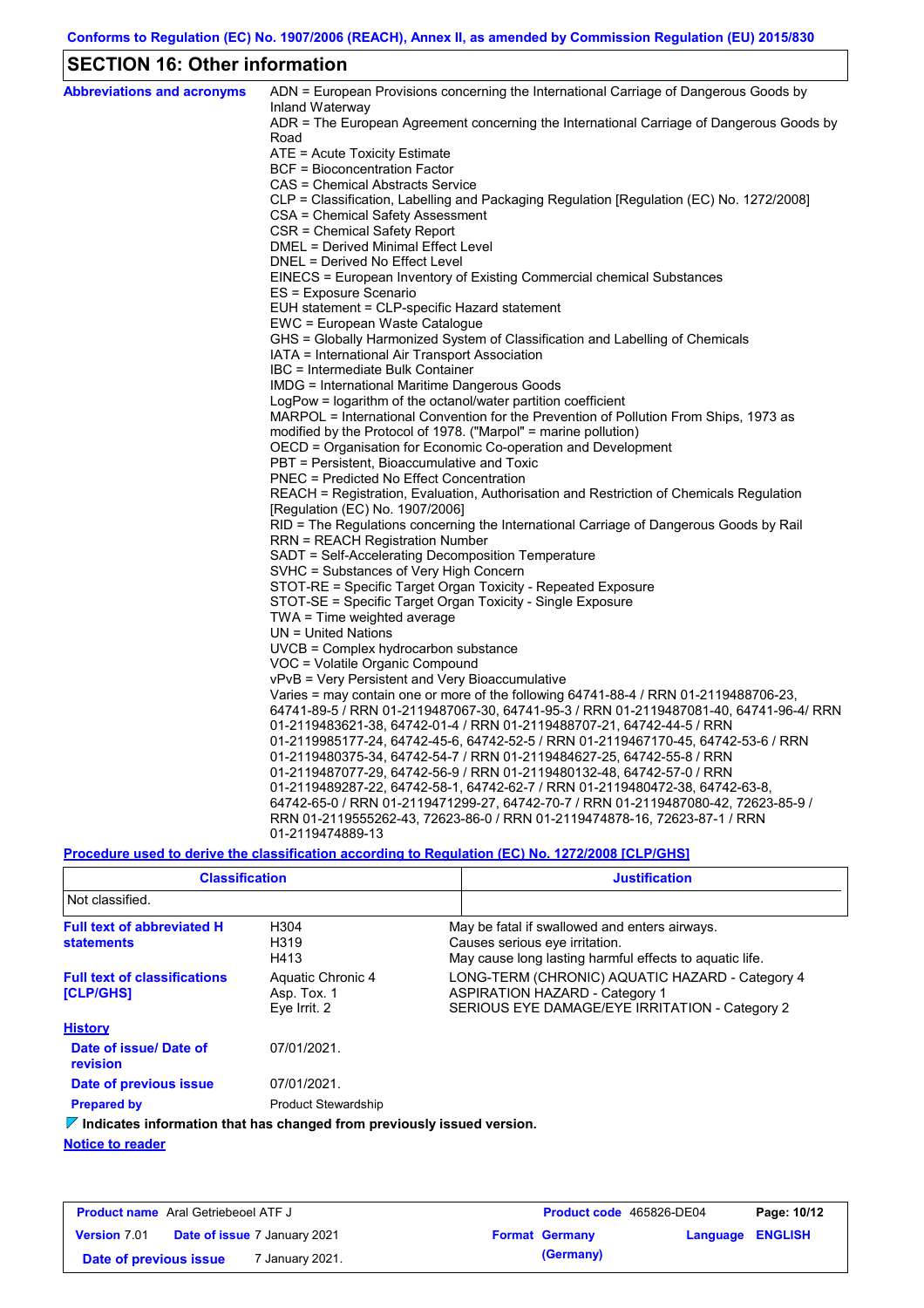## **SECTION 16: Other information**

All reasonably practicable steps have been taken to ensure this data sheet and the health, safety and environmental information contained in it is accurate as of the date specified below. No warranty or representation, express or implied is made as to the accuracy or completeness of the data and information in this data sheet.

The data and advice given apply when the product is sold for the stated application or applications. You should not use the product other than for the stated application or applications without seeking advice from BP Group.

It is the user's obligation to evaluate and use this product safely and to comply with all applicable laws and regulations. The BP Group shall not be responsible for any damage or injury resulting from use, other than the stated product use of the material, from any failure to adhere to recommendations, or from any hazards inherent in the nature of the material. Purchasers of the product for supply to a third party for use at work, have a duty to take all necessary steps to ensure that any person handling or using the product is provided with the information in this sheet. Employers have a duty to tell employees and others who may be affected of any hazards described in this sheet and of any precautions that should be taken. You can contact the BP Group to ensure that this document is the most current available. Alteration of this document is strictly prohibited.

| <b>Product name</b> Aral Getriebeoel ATF J |                                     | Product code 465826-DE04 |                         | Page: 11/12 |
|--------------------------------------------|-------------------------------------|--------------------------|-------------------------|-------------|
| <b>Version 7.01</b>                        | <b>Date of issue 7 January 2021</b> | <b>Format Germany</b>    | <b>Language ENGLISH</b> |             |
| Date of previous issue                     | ' January 2021.                     | (Germany)                |                         |             |